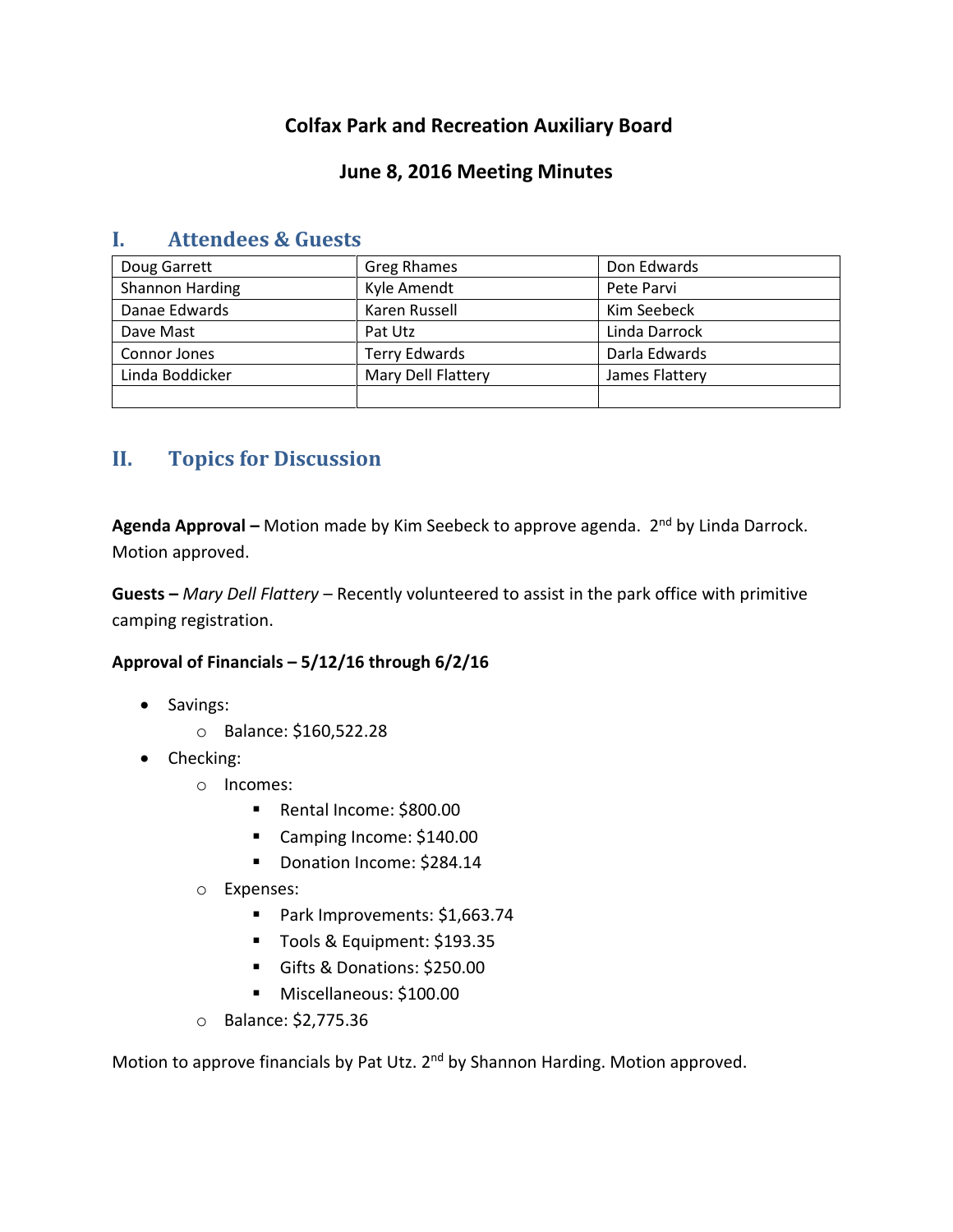**Meeting Minutes -** Approval of Minutes from May 11, 2016 meeting. Dave Mast noted a needed correction to language in the paragraph entitled "Transformer's Sale." Additionally, Karen Russell noted a correction to the paragraph entitled "Announcements." Both minor corrections were then made by the secretary. Motion to approve corrected minutes by Karen. 2<sup>nd</sup> by Danae Edwards. Motion approved.

#### **Committee Reports**

**• Park Opening Committee –** Kim reported we've had a "download" meeting and things are going well. She has created and issued a schedule for people to sign up to handle closing the park and manning the park office for Friday and Saturday night primitive camping registration. Kim is doing the park closing this week. It was noted that the brochure holders should be installed this week. Greg Rhames advised he has seven (7) more barrels (donated by Trinity Structural Towers) to use as trash cans. He has the parts for two hinges and handles to create the raccoon/critter resistant lids and will obtain the additional parts. Linda reported that we've still got plenty of paint in order to paint the new barrels green. Kim noted the larger effort to look into the RV camping and she'll address that later. Greg and Shannon will be mowing out at the park tomorrow evening  $\omega$  5:30. Following some discussion, it was determined that locks will be added to the post and cable barrier located at the entrance to the dyke trail. Doug Garrett advised that he knows people who are interested in acting as ambassadors of the park. Those folks would walk around the park, talk to visitors, and check the shoreline, things like that. He would like to have t-shirts made for those folks with the park logo so that the ambassadors are easily identifiable to visitors. All agreed. Lastly, Kim noted that as of today, trash hasn't been a big problem because some park goers are noted to be picking up after other park goers. As the park becomes more heavily visited, trash will likely become an issue the board will have to deal with.

**● Operations/Planning Committee –** Don Edwards reported that there will be a work session this Saturday at 9 a.m. to tackle three main projects. The first is the leak in weigh station/park office; we need to tear into the wall and find the leak. Second, we need to get out on dyke trail and start trimming again as it's heavily overgrown. Third, it was noted that park goers and visitors are parking wherever they like (even on newlyseeded areas) and we need to get that under control immediately. Don stated that a couple folks with bobcats will be installing wooden posts or poles to stop people from parking just anywhere. He also noted the need to move some dirt and it was suggested he contact Bob Rhone about that need. Don further advised that Keith and Kirk Russell have done amazing things out at the park, moving a lot of dirt. Dan Reitter out of Baxter has also helped. With regard to the needed grinding and grouting work at the block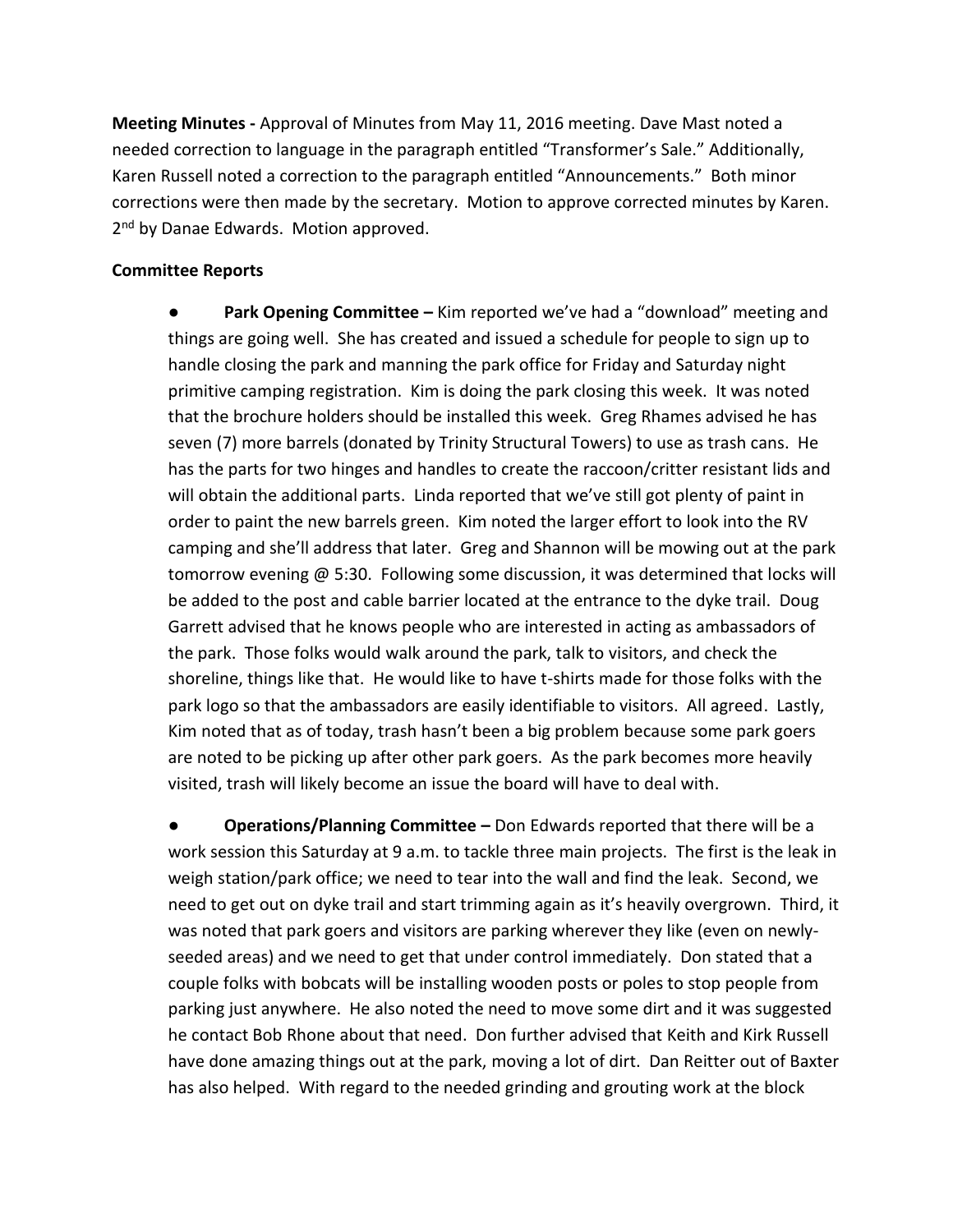building, Don stated it is not a project he can handle. Therefore, he has recently met with Ken Kaiser about the project. Mr. Kaiser gave a rough estimate of \$13,000, but noted a more certain estimate can be given after the building has been power washed. Don does think the rough estimate is a bit high. Another individual is coming on Friday to look – Randy Roster from Oskaloosa – and will also provide an estimate. Over the phone following a description of what is needed, Mr. Roster provided a rough estimate of \$6-7,000. On Friday, the estimate should be more definitive. Pete Parvi reminded those in attendance about the need to move stuff in the block building soon because the new overhead doors are to be installed and the installers will need room for their equipment. Next, Don stated that we need a lift and a faucet installed on the well water so that we can start power washing the block building. Doug believes a sink may be needed also. It is hoped that Saturday's work day will see some of these projects completed. Regarding the dyke trail, Darla Edwards suggested contacting Bob Rhone to see about getting access to the City's piece of equipment that can trim along a highsided edge. Otherwise, the mosquitoes will get bad out there with the overgrowth. Dave noted he is more worried about the presence of poison ivy in the area. Lastly, Don advised the board that he has been out at the park on enough occasions, and has heard enough accompanying commentary, to recognize that the board needs a more authoritarian presence. He asked about getting a t-shirt – something that would make us recognizable and give us credibility when we approach park goers or visitors. Doug noted the earlier comments made about the same need for the folks who have offered to act as park ambassadors. Danae also noted that car/truck door magnets can be made for use during park closings and events once the park logo has been finalized. Doug asked the board whether we were going to supply those t-shirts to the ambassadors or if we're going to ask them to pay for the shirt. Shannon commented that the least we can do for those who volunteer their time is provide a t-shirt at no cost.

**Steering Committee** - Kim reported on the public forum of June 1, 2016. Most of the board was present and there were about 20 attendees. The forum was covered in the Newton Daily News and on KCCI. Notably, most of the feedback obtained at the forum was centered on the park's daily operations. A few comments concerned the amount of development planned. Kim thought the forum went well, although she was disappointed in the attendance numbers. Doug noted the gentleman in the front row who commented that the Confluence rendering was too crowded. Danae thought the commentary was more about what we're doing now versus thoughts about the long range concept. Doug believes that is lost on a lot of locals. Karen doesn't think the locals want the park commercialized. Linda Darrock noted that she spoke with the gentleman in the front row following the forum and she believes he now understands the necessity of the park generating an income. Kim noted that a next step will be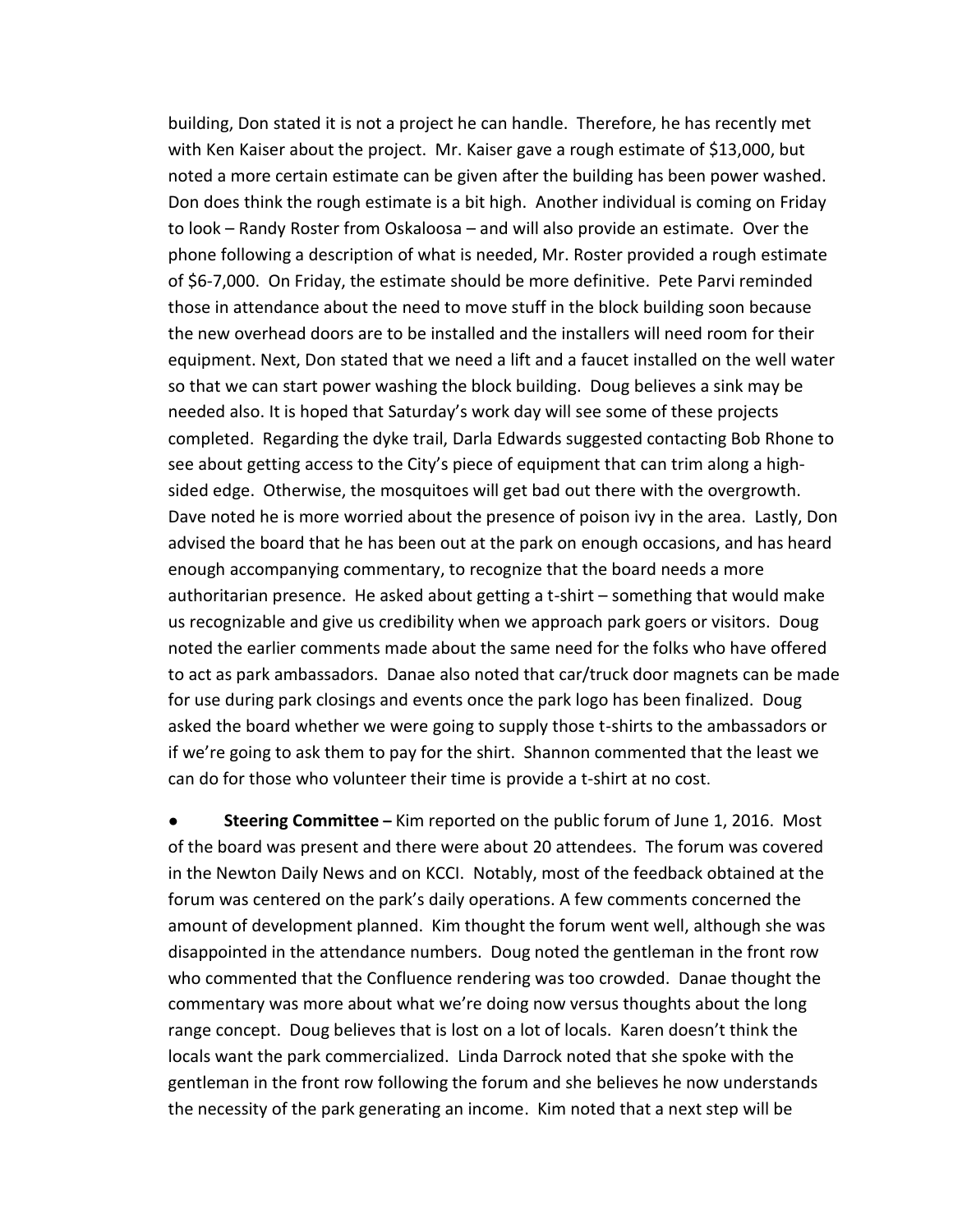deciding where the RV campground will go. She is trying to get Confluence to attend our July meeting to discuss phasing, etc. Doug reported that he was contacted by the brother of Kim Billings (owner of the Thirsty Turtle) about operating a paint ball concession at the park. Doug noted the gentleman has experience operating that type of business. Doug explained to him that the paint ball and similar attractions are conceptual ideas at this point, and that the area depicted for such concessions is presently located on the Schlosser Trust land – land we do not have access to. Kim noted the need for a protocol regarding how we talk to interested persons or concessionaires, etc. She believes we would need to proceed by way of an RFP or RFQ.

**Promotions Committee** - Pat reported the committee promoted the June 1st public forum on Facebook, the park website and on the electronic entrance sign into town. He noted that at the May board meeting we discussed having a couple of events scheduled this year and the first of those events is to occur June 21st. It is the Open Kayak and Canoe event from 6 to 8 p.m. Danae has been working with Keri Van Zante at Jasper County Conservation on this. Those interested should register by calling Jasper County Conservation. The cost is \$5 per person. We're already promoting this event on the park's website and have posted about it on Facebook. Linda Boddicker reported the event appeared in today's Prairie City paper. Next, Pat reported the big event – the park's Grand Opening - is set for Saturday, July 23rd. There will be a Kids Fishing Derby between 9 and 11 a.m., and a free will lunch will follow. Acknowledgement and thanks are offered to Doug and "R.D." for the donation of 400 hot dogs. The promotions committee is also walking in the Jasper County Fair parade on Monday, July 18, to promote the park and, in particular, the Kids Fishing Derby and Grand Opening. If anyone else wants to walk, please let Danae know. Doug asked about the upcoming Colfax sesquicentennial – Pat and Danae reported the committee was talking about that as an opportunity to promote the Open Kayak and Canoe event. The sesquicentennial includes both a kiddie and regular parade, however, it is so fast approaching there may not be enough time. The committee noted that discussion was had about possible fundraising events – and the committee looked to Dennis Farland and his connections. The result is they may do one small show this fall. Next, it was noted that 100 black and white brochures have been printed for use now even before the park logo is officially selected. Regarding the expectation that some park visitors are folks who just pull in off of Interstate 80, Pat reported that he spoke with two visitors last night who stopped off the interstate to walk their dogs – one from California and the other from Kansas. Such visitors provide opportunities to get the word out about the park to a broader audience. Pat advised that a map of the park, the primitive campsites (as well as camping rules & related photos), an upcoming events section at the homepage, Confluence documents, and a restricted park board tab (protected by password) have all been added to the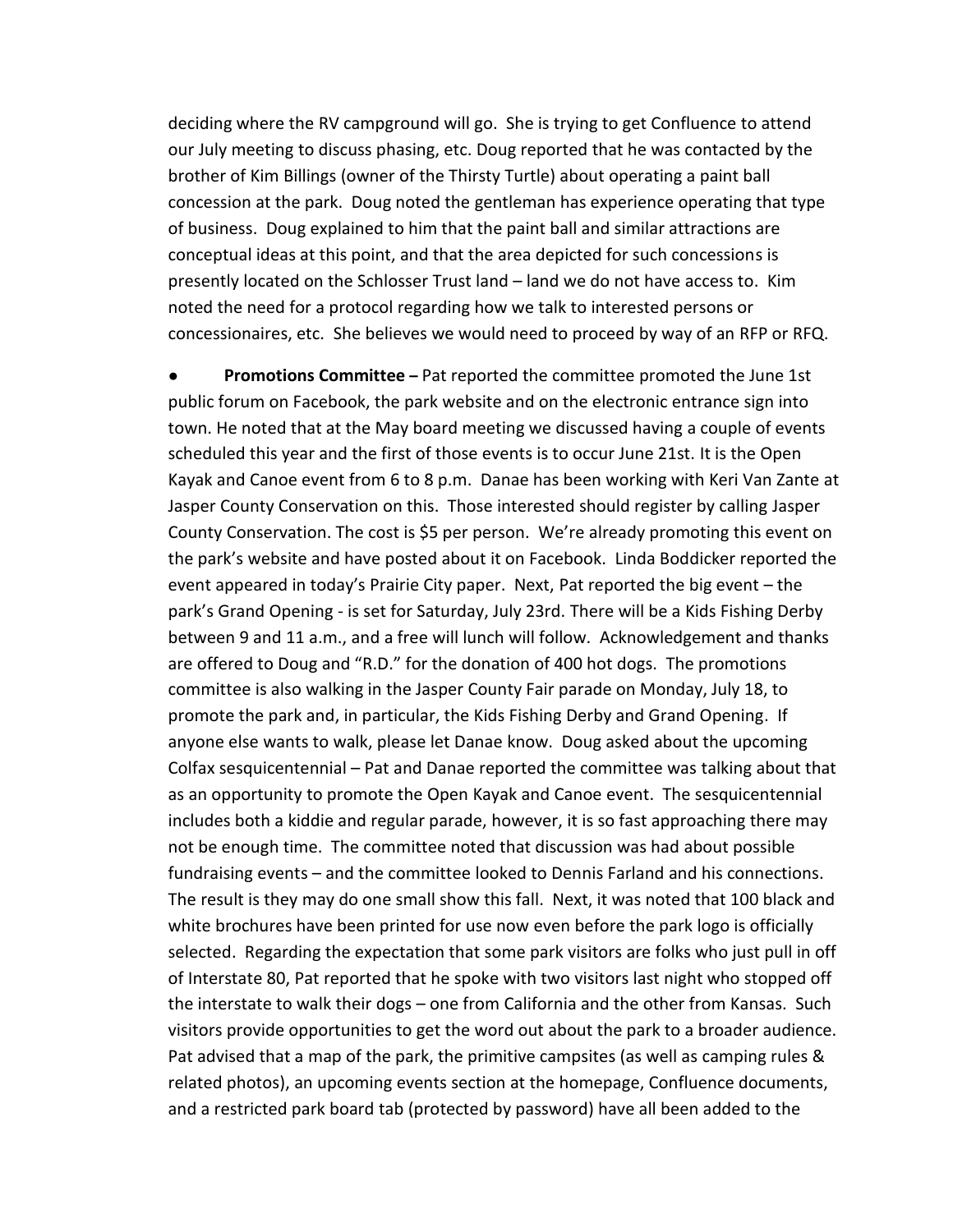website. Social media users are asking a lot of questions on Facebook and the website; therefore, a FAQ section was also added. Pat noted that Doug usually answers the questions posed on social media before Pat even sees them. Connor noted the typical response time to questions is 7 minutes. Further, we're up to 690 likes on the park's Facebook page and over 750 hits occurred on the park's website within a recent twoday span. The committee is busy adding content to the park's social media presence. Doug noted that August 9th is the day Becks has the farmers come in – this year Becks is expecting 1,500 visitors. The event is called "Becks Field Day." Doug spoke with Becks personnel and gave them information about catering, golf carts, etc. He told them the park board would try to get some people out to help direct traffic on that date. Becks will have a bus for folks who have to park elsewhere across the interstate. It was noted that we may want to put up a sign on that date and otherwise advise potential park visitors of the event because the public won't really want to be out there on August 9<sup>th</sup>. Further discussion was had regarding t-shirts. Doug reported that as he gets additional information about the event he will share it with the board. He also noted there may be a few campers associated with the event and that he told Becks the campers would not be charged on that date. The issue of the potential park logo was next addressed. Danae provided a few handouts depicting possible park logo designs and shared them. The designer initially sent about 20 possible designs and the promotions committee narrowed those to 6 initially, and then further narrowed the possibilities to 2. Danae asked the board to review choices "A" and "C" – those are the two choices before the board tonight. She shared both with Confluence to obtain their opinion and reported that Confluence's pick was A2 with the addition of a wave or swoosh underneath. Danae also approached a t-shirt designer to ask about the costs associated with embroidering the designs depicted on the handout. She advised that the easiest and most costeffective choice for purposes of embroidering a t-shirt with the logo is choice A. The most difficult and costly would be choice E. The promotions committee wants our feedback on choices A and C, but a vote will not be taken tonight. Discussion regarding the logo designs ensued. Danae noted the promotions committee wants the logo finalized within a month so that the logo is available for use in promoting the Grand Opening. Selection of the final logo design can be done via electronic vote. Connor discussed color as it relates to branding and noted the red used by the designer was a good one. Typically a designer will specifically identify the numbered colors she employed in a design so that products later depicting the logo are color-accurate. Danae reported a vote could be possible by end of next week because she will be meeting with the designer again tomorrow regarding revisions following this meeting. If there is agreement by next Wednesday, then the promotions committee will ask for board's vote. Otherwise, further revisions may be necessary. (Danae advised "round 3"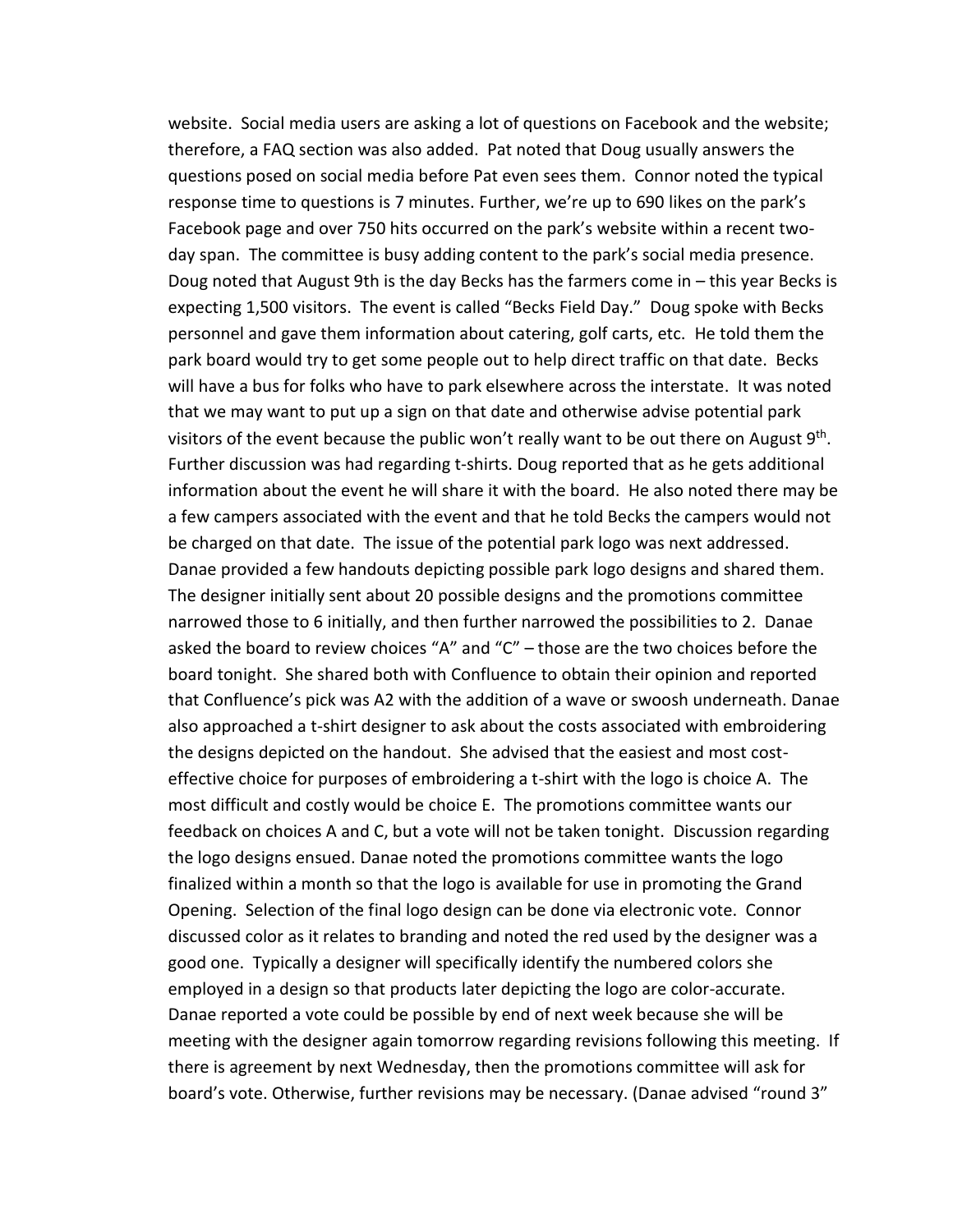of the revisions is tonight's offering, "round 4" would be tomorrow, and possibly a "round 5" thereafter.) Don then asked when the pole barn will become available and Doug replied it will be available in August. It was noted that we need to get information prepared regarding the potential rental of that space by the public. Danae advised the promotions committee needs cost and related information before it can promote the rental availability of that space on social media. Finally, Greg reported regarding his presentation about Quarry Springs Park to the Newton Rotary members at their meeting yesterday. He stated the power point presentation was well received and those in attendance were very interested. None of the attendees had visited the park. Kim advised Greg that she would like to borrow his power point for an upcoming presentation and believes a "canned" power point presentation should be available to all board members for their use. Lastly, there was a question by guest Mary Dell Flattery: has the board thought about selling Quarry Springs Park t-shirts? Doug answered that yes, we have considered it and will be making a decision once the logo has been finalized.

**Fishing Foundation Committee –** Greg noted the committee is working on identifying three subject areas before it meets with Toad. Those are: (1) a list of what the park is willing to offer to the foundation; (2) a list of what the park will not allow, i.e., "deal breakers;" and (3) a list of what the park expects of the foundation (e.g., stocking, ramps & habitats). Greg noted that Darla will be participating on the committee in the future, and he would like Bob Rhone to do so as well to ensure the committee is comprised of people who are favorably-disposed, neutral, and unfavorably-disposed toward any agreement with the fishing foundation.

**REAP Grant Update** – Kyle reported that we have doubled production over the last week. He also reported approving an estimate for installing 950 feet of fencing along the park's entry – the installers will be out in 3 to 4 weeks. The fencing will be similar to the poles or posts and cables already used in the park. These are flat top poles that can or will be painted white. Kyle estimates that once the entry fence is installed, and considering all work to date, we'll have about a \$15,000 balance remaining of the grant monies. Dave suggested that we might be able to do more grading or footage. Kyle replied that we'll have to be careful because we disturbed more than land than originally thought and we will need to seed those areas. He further noted that such seeding may have to wait until fall because there's not enough rain. Don asked, do we broadcast or do we professionally seed? Straw it? Discussion ensued. Doug then asked about having someone take out the berm behind the block building. Don is going to talk to Bob Rhone tomorrow and will touch base with him on that issue (the black dirt). Kyle noted that he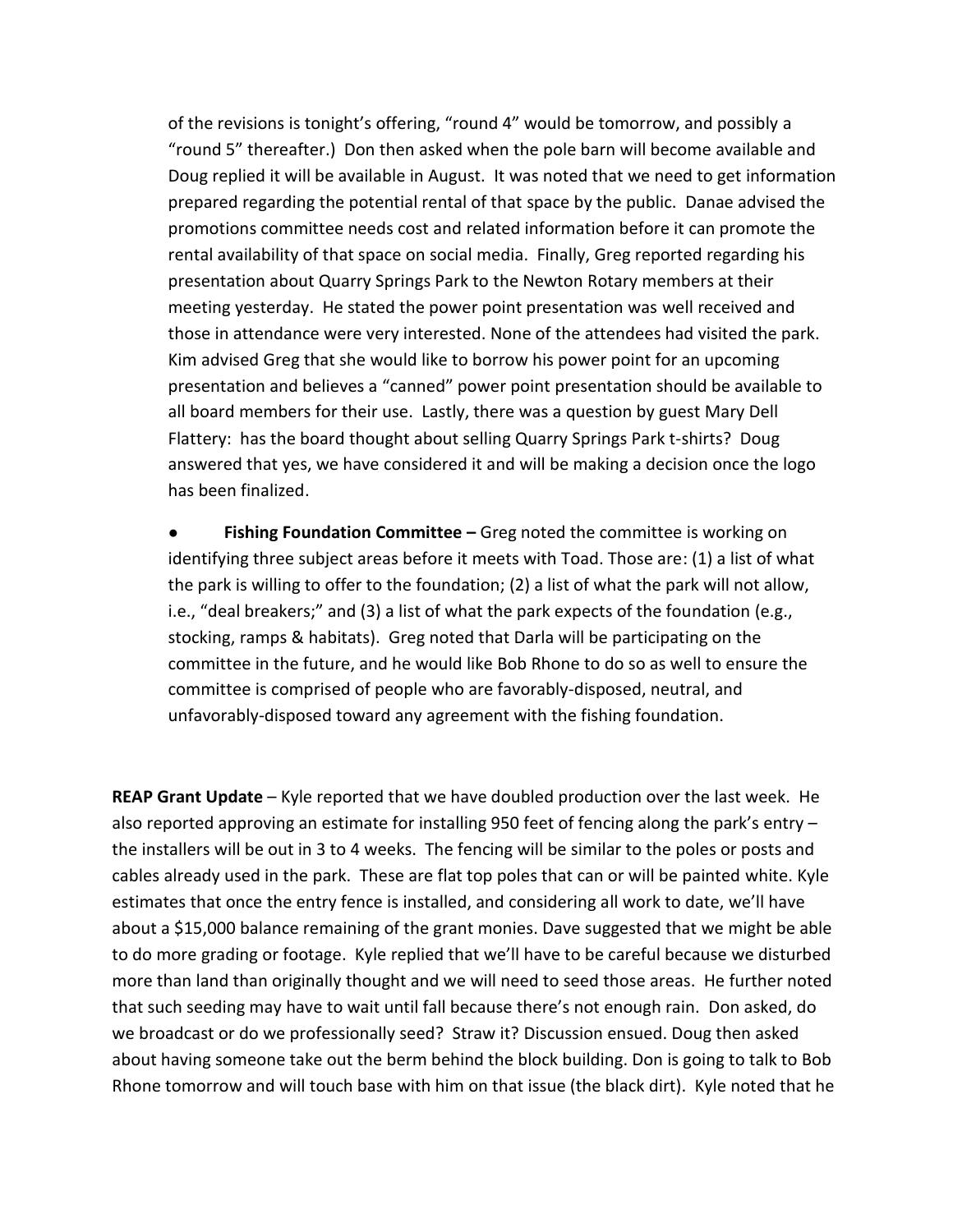purchased about four bags of seed though the grant so it's in stock. He tried to seed last weekend - close to the water where potential temporary RV camping area may be located - but it's since been covered up. Kyle stated that if we identify an area to be seeded, we can grab a bag in stock and do that. Like-to-like seeds are available. Doug may talk to Scott at Becks about seeding some area(s) of the park. Kyle advised the board that if it had ideas about what to do with the remaining grant money to please let him know. He noted that additional fencing needs could perhaps be addressed. Pat recommended seeding the area near the newly-cleared shoreline close to the dyke trail; it could be a beautiful picnic area.

**Prairie Meadows Grant** – Doug reported a \$5,000 grant from Prairie Meadows has been awarded for the purchase of picnic tables. The tables are made from recycled plastic bags. (We did not get the other grant that would have also provided money for picnic tables.) From this grant, one table each will go in the City's parks and the remainder will go to Quarry Springs Park.

**Rental Space & Fees for half of block building –** With regard to one half of the block building, board members were approached by a local businessman about renting that space. Don reported the businessman is a gentleman who maintained a business in the Monroe Building and is now looking for new location. Don, Doug and Greg met with him last week. He'd like at least a one-year contract to rent the space. Greg pointed out that electric would have to be installed, and the businessman would want to install radiant heat. Water inside would also be required. The businessman offered to pay a monthly rental fee of \$800 for three stalls, equivalent to 2,400 square feet. That is calculated to be a rental cost of approximately 35 cents per square foot. Greg reiterated that the radiant heat would be the businessman's cost to bear, but that if it were installed and he was to cease renting the space, the radiant heat system would be removed by the businessman. The electrical however would remain. Karen inquired as to the specific type of business involved; the board was advised it is an equipment repair business. Linda Darrock asked whether there would be equipment stored outside of the building. Greg advised that was a concern raised during the initial meeting and the potential tenant advised the equipment to be repaired would be stored behind the building and he was willing to install a privacy fence. Dave cautioned that our property taxes could go up if we permit rental of this space. It was noted that, as to insurance, the tenant would be required to carry insurance that named both the City and the park as additional insureds. Discussion ensued about the pros and cons of renting the space for business versus for storage and the rates associated with each. Dave raised a concern about potential push back from folks in town about having business operating in the park. Don pointed out that the board has not asked anything of the community and he hoped the community would have consideration for the fact the park needs to earn an income in order to continue operating and improving. Doug asked for a motion on this issue; discussion continued. Greg thinks we need more information about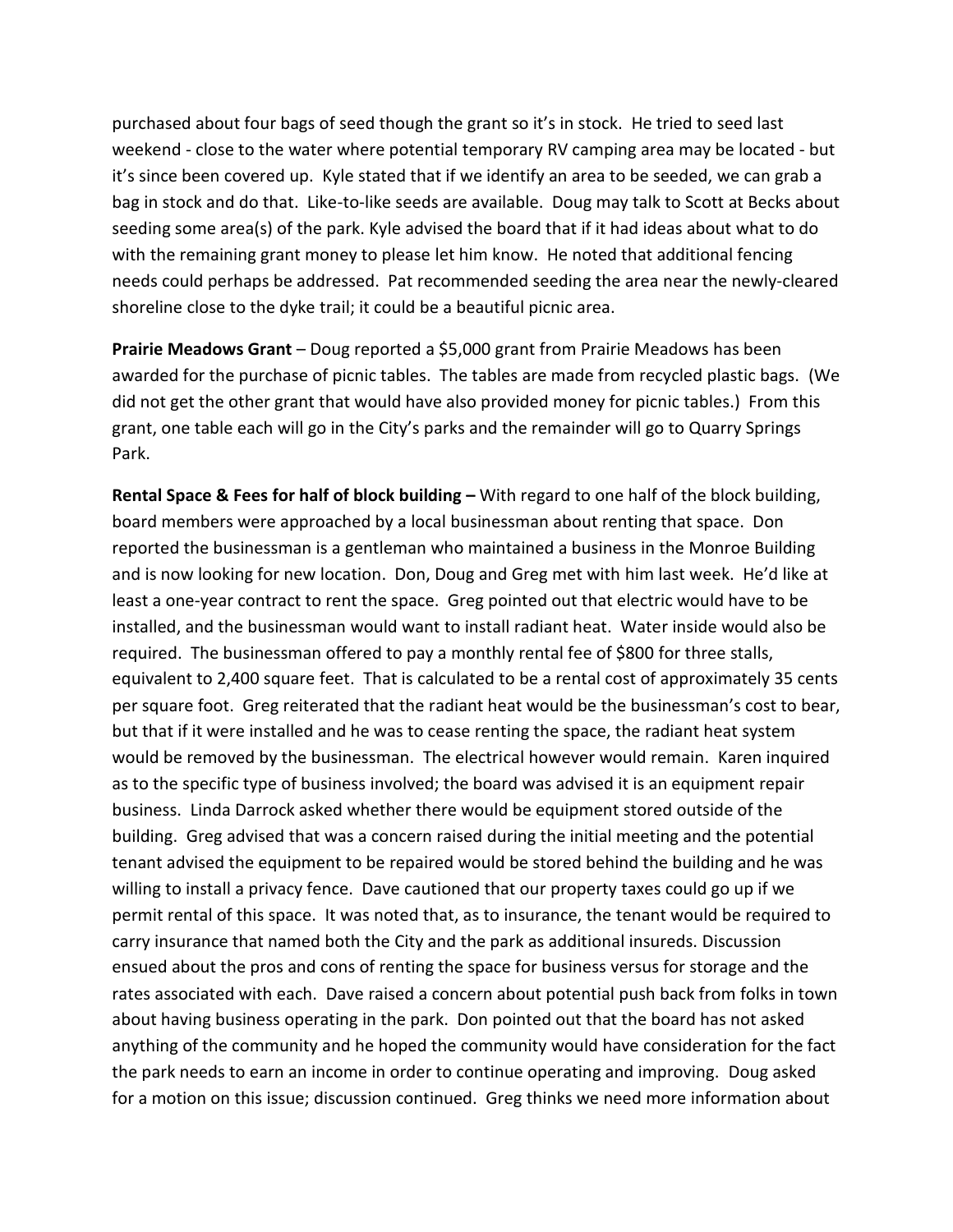how this may affect the park's property taxes and insurance premiums. But Kim pointed out the burden for insurance is to be placed on the tenant and should not affect our premiums. Kim did raise a concern for future consideration: she believes our present insurance coverage is not sufficient considering the way in which the park is currently operating. Pat moves to continue discussion about this issue, and that the board be kept abreast of developments, and that any future vote can occur electronically. 2<sup>nd</sup> by Shannon. Motion approved.

**Temporary RV Campground –** Do we want to pursue temporary RV camping for 3-4 years? Doug called on Greg to start. Greg thinks that because the work has been done in the area that could be used for RV camping now, it's a viable option. Kim shared some comments from Confluence about the idea: Jeff Bransford with Pros doesn't think it's a great idea because it's expensive to start and he believes the operations costs will bog us down. He estimated startup costs of \$10-15,000 per site. If 25 sites were developed, that's a total cost of \$250-375,000. Moreover, Jeff opined the potential income generated – about \$78,750 [25 sites x \$25 fee, factoring occupancy rates & weather] – would be offset in a nearly equal to or an even greater amount for expenses. Also, Jeff suggested the camping be free this year if we move forward. Kim cautioned that the operation of an RV campground is huge and noted that we can't even get board members to sign up/volunteer for closing the park and manning the office for primitive campground registration. She believes we really need to think this through. Karen asked, isn't it possible to offer dry camping on that same surface? Greg thinks we can start that now – it's already been done by an RV camper that set up in the main parking lot. Greg noted there were naysayers for primitive camping but it is working. He recommended we start dry and see what happens. If that interest exists we could move on from there. Doing so would speak to potential occupancy of a defined RV campground. Doug asked if anyone wished to make a motion to allow dry RV camping – no water, no electric – similar to the primitive camping amenities. Shannon inquired whether Mike Brown would be willing to give us an estimate for a few gravel pads with a grassy area. Doug thinks Bob Rhone could address this too. Further discussion will be had tomorrow evening when Greg and Don get together at park. Kim noted Confluence's design reflects a permanent RV camping location where the primitive campsites are currently located and further discussion was had about the costs associated with that location (soil, etc.).

**Veteran's Fishing Day** – Doug reported he has been approached by group that takes disabled veterans out in boats to fish. They want to do such an event at Quarry Springs Park. He told the group the board would be discussing the idea this evening. Doug noted that we have already paid for a fishing tournament via our insurance premium. He said we would have to let folks know that this type of event is the reason they would see boats (other than canoes or kayaks) operating on the lake. Discussion ensued. There are concerns about the public seeing those boats and the possibility that park goers will think they too can bring their boats out and will in